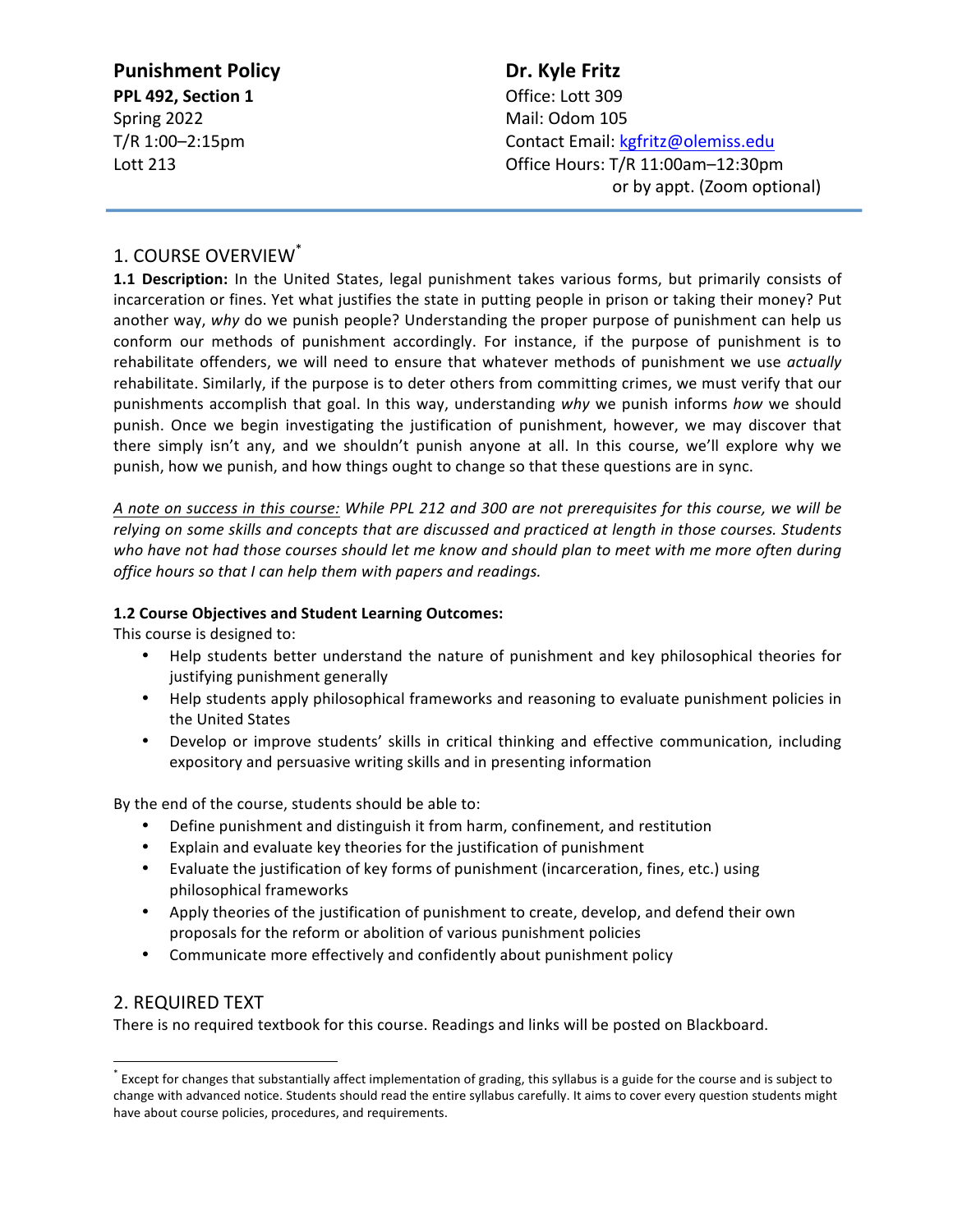#### 3. COURSE FORMAT AND COVID-19

This course will be taught in person. In light of the continuing COVID-19 pandemic, however, students must observe university protocols regarding COVID-19. Current university protocols can be found at https://coronavirus.olemiss.edu/. Students should follow these protocols carefully to protect themselves and respect their fellow students and the instructor.

Currently, masks are required in the classroom and all university buildings for both vaccinated and **unvaccinated students. Please note that single-layer bandanas and neck gaiters do not meet CDC standards.**  *Current best practices recommend KN95 or N95 masks for protection:* https://www.wsj.com/articles/cloth-face-mask-omicron-11640984082. (Note that transmission will *occur* within 27 minutes if everyone is wearing only a cloth mask, or within 60 minutes if everyone is *wearing* only a surgical mask.) If you do not have access to a higher quality mask, I strongly recommend wearing two masks to protect yourself and those around you.

Masks must cover both your nose and your mouth and must be worn at all times in the classroom. Do not remove your mask or pull your mask down to talk, for instance. If you do not have a mask, you can get one from the PPL main office. Anyone who refuses to wear a mask in class will be asked to leave and will be subject to consequences as outline in the University policy: https://conflictresolution.olemiss.edu/covidupdates/. 

Do not come to class if you feel sick or have a fever. If you are quarantined, sick, or have been otherwise approved and you feel well enough, you should attend class remotely via the Zoom link **available on Blackboard.** However, students should, whenever possible, get my prior approval to attend remotely. They should also keep their camera on during class and remain engaged.

If students test positive for COVID-19 at any health care facility, they must contact the Student Health Center at 662.915.7274. Students with COVID-19 should seek medical attention and let the instructor know they will be missing class. Students who are exposed to someone with COVID-19 should contact the Student Health Center to get tested 3-5 days following exposure and follow quarantine protocols found at https://coronavirus.olemiss.edu/students/.

The University Counseling Center is a professional facility offered by the University of Mississippi to assist students with many types of life stressors that interrupt day-to-day functioning, including the stressors associated with the COVID-19 pandemic. They offer individual counseling, couple's counseling, group counseling, stress management, crisis intervention, assessments and referrals, outreach programs, consultations, and substance abuse services. There is no fee for currently enrolled University students and everything you say to your counselor is confidential. You can contact the Counseling Center for information about mental health issues at https://counseling.olemiss.edu. You can schedule an appointment or get information about appointments by calling the UCC at 662.915.3784.

#### **4. COURSE REQUIREMENTS**

**4.1 Participation:** Students are expected to participate in class. To receive full participation, students should offer a substantial contribution in 16 out of 26 class meetings. A substantial contribution can be: (1) A critical or reflective question (not a basic, surface-level question that is easily answered in a few words (though these are welcome too—but not for credit)), (2) A reflective or insightful response to another's question, (3) A reflective or insightful response to my question, etc. Students can earn partial participation credit through discussion with me in email or office hours.

**4.2 Policy Brief:** Once during the semester, each student will be responsible for giving the class a policy brief on one of the topics we will discuss. The policy brief should be a presentation no more than 10 minutes long in which a student explains the current state of some issue and relevant policies surrounding the issue. The policy brief will be given at the beginning of class, and then the student will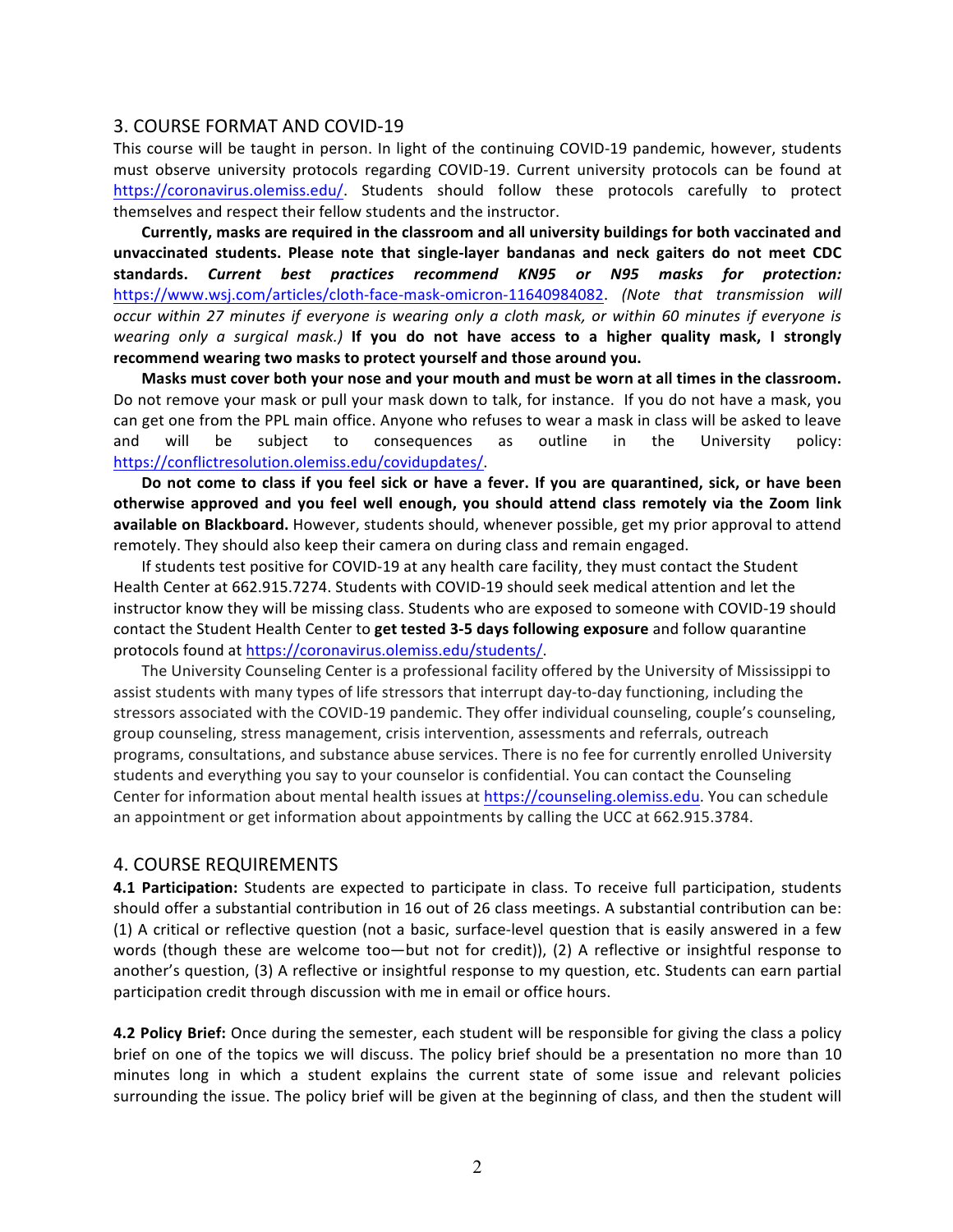then be treated as an authority on policy details for the class discussion. Further details, including instructions and a rubric, are available on Blackboard.

**4.3 Paragraph Papers:** At three points in the semester, students will be asked to write a short paragraph to critically engage with some material. This may be to raise an objection or to come up with some critical questions. Paragraph papers should be no more than a page long. Further details, including instructions and a rubric, are available on Blackboard.

**4.4 Short Essays:** Throughout the semester, students will write 5 short essays of 2-3 pages each. Each short essay will ask students to justify their position on a topic that we have been reading about and discussing in class. Students are expected to draw from assigned readings when writing these short essays, so students should ensure that they complete the readings before class. Further details, including instructions and a rubric, are available on Blackboard.

**4.5 Policy Proposal Paper:** At the end of the semester, students will write a policy proposal paper in which they explain how some particular method of punishment should be reformed. Students are encouraged to focus on a manageable aspect (e.g., rather than writing a paper on why and how *prisons in* general should be reformed, write a paper proposal on why and how *current solitary confinement practices in prison* should be reformed). Further details, including instructions and a rubric, are available on Blackboard.

## **5. GRADING POLICIES**

**5.1 Grade Distribution:** The course requirements contribute to your final grade as follows:

| Participation:<br>Paragraph Papers (4 @ 4% each):<br>Short Essays (5 $@$ 7% each): |                          |    | 10%<br>16%<br>35% | Policy Brief:<br><b>Policy Proposal Paper:</b> | 14%<br>25% |    |          |
|------------------------------------------------------------------------------------|--------------------------|----|-------------------|------------------------------------------------|------------|----|----------|
|                                                                                    | 5.2 Final Grading Scale: |    |                   |                                                |            |    |          |
| A                                                                                  | 93-100                   | B+ | 87-89             | $C+$                                           | 77-79      | D+ | 67-69    |
| A-                                                                                 | $90 - 92$                | B  | 83-86             | C                                              | 73-76      | D  | 63-66    |
|                                                                                    |                          | B- | 80-82             | $C-$                                           | 70-72      | D- | 60-62    |
|                                                                                    |                          |    |                   |                                                |            | F  | $0 - 59$ |

**5.3 Late or Missed Assignments:** In general, assignments handed in late without a legitimate excuse will be penalized 1 point (out of 10) for each day late, including weekends. Late assignments will be accepted up to four days after the due date. After four days, assignments will not be accepted and will *receive an automatic 0.* If a student is unable to meet an assignment's deadline, they should contact the instructor before the deadline. Excuses for lateness given after the fact will almost never be honored.

## 6. UNIVERSITY POLICIES

**6.1 Academic Misconduct and Plagiarism:** Students are expected to uphold the University of Mississippi's standards for academic honesty. For a description of various kinds of academic misconduct and the disciplinary ramifications involved, refer to the University of Mississippi's standards of academic misconduct. A PDF is available on Blackboard, and information can also be found on the University of Mississippi website at: http://catalog.olemiss.edu/academics/regulations/conduct. In addition, students can refer to the university's M Book for answers to any questions about academic honesty. I take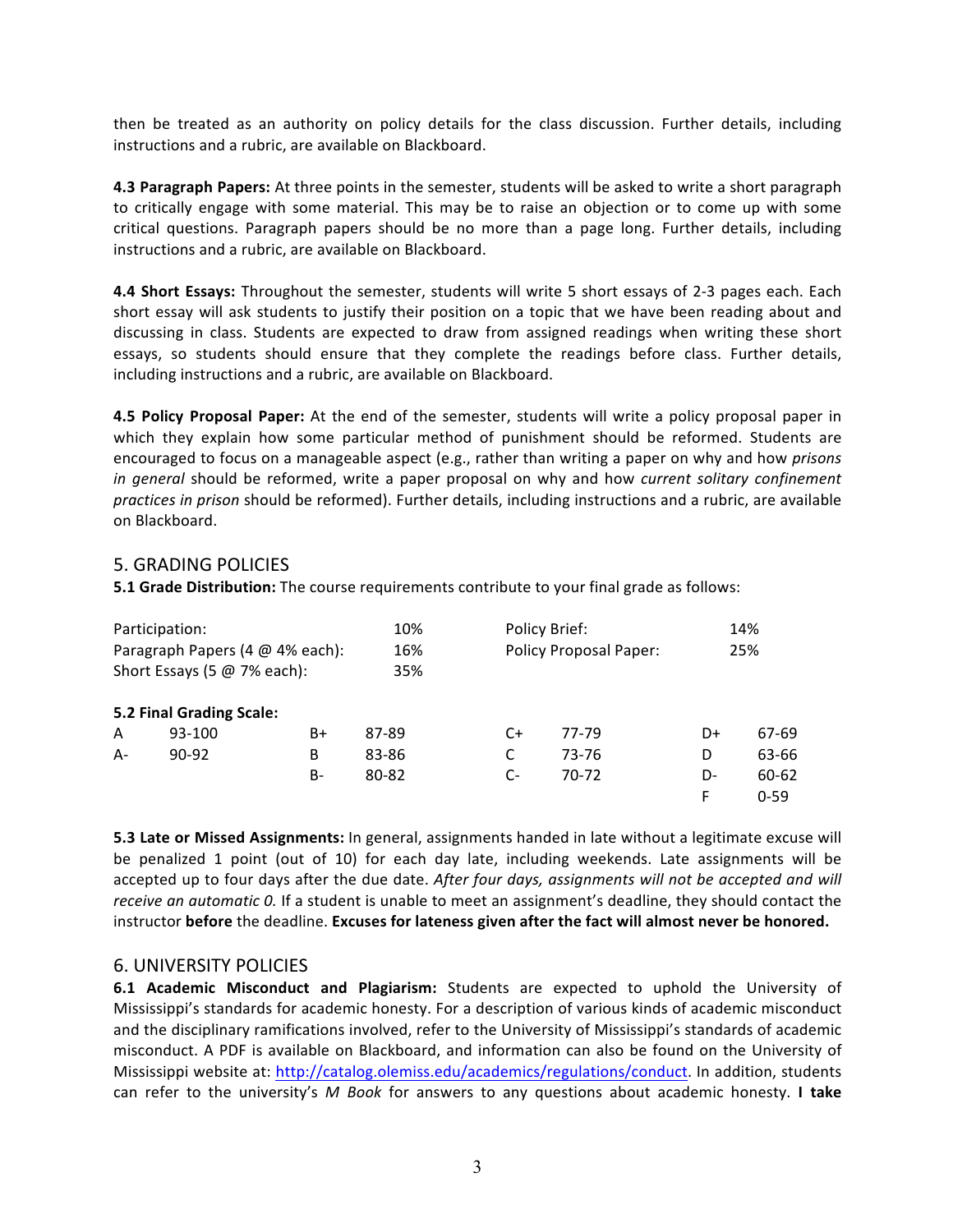academic dishonesty very seriously. If students have questions about what plagiarism is or how to avoid it, they should see me as soon as possible for clarification and watch the following video: http://www.olemiss.edu/depts/general\_library/instruction/resources/plagiarism\_ac\_honest/plagiarism \_academic\_honesty.html. **Ignorance of what plagiarism is will not excuse students from penalties** for violations of the Student Academic Conduct and Discipline Policy, which can be severe and may result in expulsion.

Please also keep in mind that the course materials (lecture slides, exams, instructions, rubrics, etc.) are my intellectual property and must not be shared with others, including students outside the class or uploaded to "tutoring" sites. Students who share such materials or who consult such materials from others will be guilty of academic misconduct and will be disciplined accordingly.

**6.2 Disability Access and Inclusion:** The University of Mississippi is committed to the creation of inclusive learning environments for all students. If there are aspects of the instruction or design of this course that result in barriers to your full inclusion and participation, or to accurate assessment of your achievement, please contact the course instructor as soon as possible. Barriers may include, but are not necessarily limited to, timed exams and in-class assignments, difficulty with the acquisition of lecture content, inaccessible web content, and the use of non-captioned or non-transcribed video and audio files. If you are approved through SDS, you must log in to your Rebel Access portal at https://sds.olemiss.edu to request approved accommodations. If you are NOT approved through SDS, you must contact Student Disability Services at 662-915-7128 so the office can: 1. determine your eligibility for accommodations, 2. disseminate to your instructors a Faculty Notification Letter, 3. facilitate the removal of barriers, and 4. ensure you have equal access to the same opportunities for success that are available to all students. *Students with diagnosed health concerns that may affect their compliance with COVID-19 health requirements should contact UM's Student Disability Services (SDS) Office* (https://sds.olemiss.edu) to see if they are eligible for an SDS accommodation as soon as possible.

## 7. CLASSROOM POLICIES

**7.1 Attendance:** Attendance verification during the first two weeks of class is required by the University of Mississippi. Students must attend class at least once during this two-week period to ensure that they are not dropped from the course and to avoid any adjustments to financial aid. For more information on this policy, see http://olemiss.edu/gotoclass.

I will take attendance at the beginning of every class meeting. Students are expected to attend all class meetings (unless the absence is excused). Students will not receive any points for attending class. Instead, they will lose points from their final grade if too many classes are missed without justification. **Students may miss two classes meeting without penalty. After the third unexcused absence, the**  student's final grade will be lowered by 2% for each absence. Students are expected to act professionally and to be respectful of the time of both the instructor and their fellow students.

Students with a legitimate excuse (illness, internet problems, etc.) should notify me as soon as possible and, if they are able, should provide some documentation of the excuse. For instance, if you have tested positive for COVID-19, you may send a picture of your test result. *However, please do not* seek documentation if it will put you or others at risk. If you or someone you live with has been exposed *to COVID-19, do not come to class until you have tested negative.*

**7.2 Punctuality and Attention:** Please enter the classroom on time to minimize distractions. Once in the room, you are expected to fully participate in the discussion and to minimize distractions that are within your control. This means no cell phones, outside chats, etc. Students are also expected to remain in class for the entire discussion. If students have a legitimate reason for being late or leaving early, they should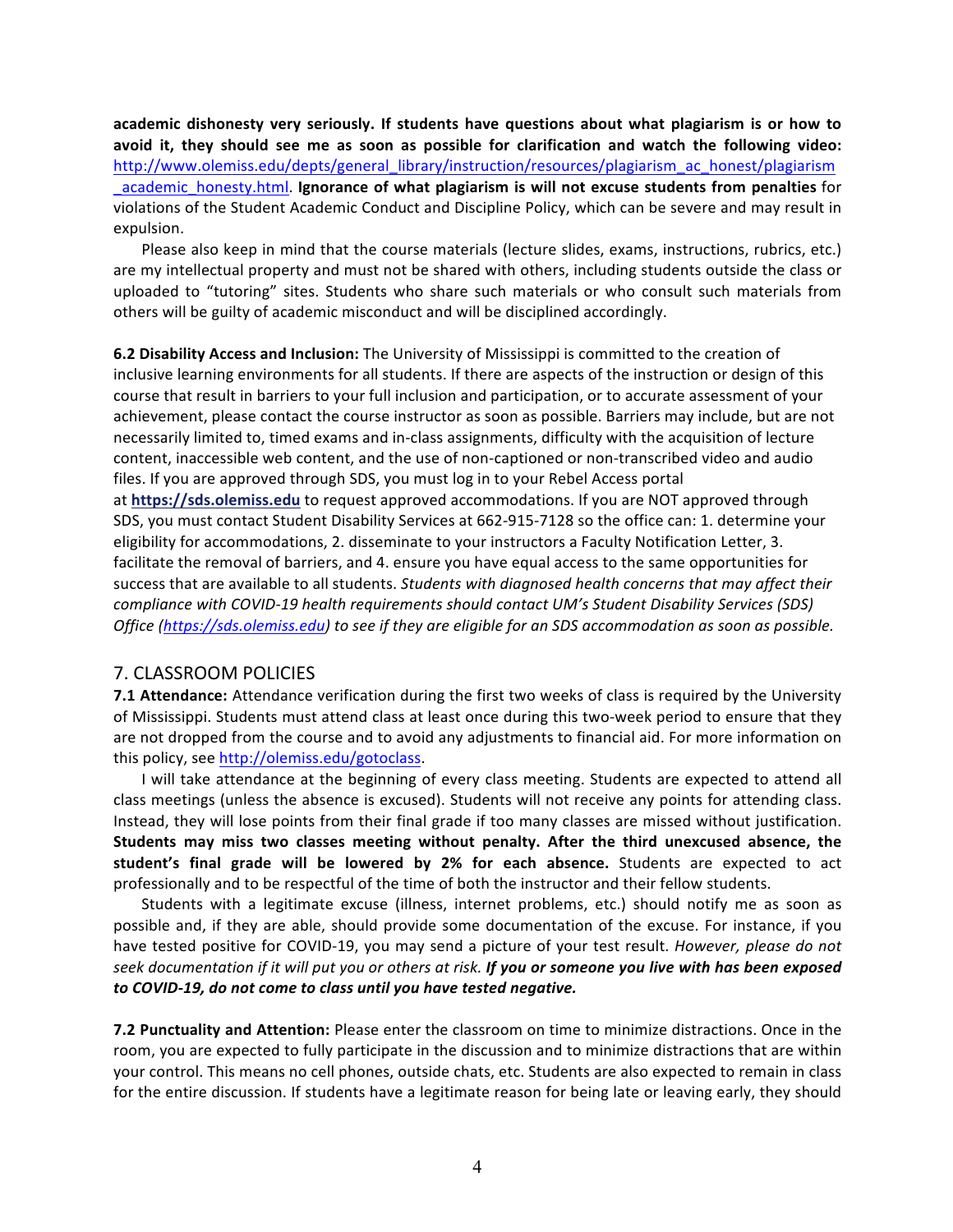notify me ahead of time. **Students who enter class more than 15 minutes late or leave class more than** 15 minutes early without a valid excuse will be marked as absent. Students who habitually come to *class late will also be marked as absent.* 

**7.3 Respect and Civility During Discussion:** Students are expected to show their fellow classmates and me the utmost respect. This means, at the very least, not jeering or interrupting or carrying on private **conversations while another person is speaking.** If a student has a response to another student's comment or question, they should offer it in a calm and respectful manner. We are here to share ideas and learn from each other, and these goals cannot be achieved in a hostile environment. Disrespect will not be tolerated.

**7.4 Sensitive Topics:** Punishment is inherently unpleasant, and the experiences of people being punished that we might encounter could be distressing. In addition, many writers mention punishment for specific crimes, such as murder and sexual assault. If for whatever reason reading or discussing these topics are challenging for you (and you feel comfortable doing so), please let me know. Additionally, students should be aware that peers may be especially sensitive to these topics, and may know individuals who are or have been incarcerated or affected by legal punishment. Please keep that in mind and be kind to each other.

# 8. COURSE SCHEDULE (subject to change)

Students are responsible for carefully completing each reading assignment and watching the lecture(s) **before** coming to a discussion session. If we deviate from the schedule below, it is the student's responsibility to stay informed of schedule changes, which will be announced in class and posted on Blackboard. All readings are posted to Blackboard in the relevant learning module. If you can't finish a reading before class, please at least read the introduction and conclusion and skim the reading.

|                            |                              | <b>Assignments</b>                                                    |                     |  |  |  |
|----------------------------|------------------------------|-----------------------------------------------------------------------|---------------------|--|--|--|
| <b>WHAT IS PUNISHMENT?</b> |                              |                                                                       |                     |  |  |  |
|                            |                              |                                                                       |                     |  |  |  |
| 1                          | Τ<br>1.18                    | Introduction<br>$\bullet$                                             | Getting to Know You |  |  |  |
|                            |                              | Punishment intuitions survey (in class)                               | Survey (Bb)         |  |  |  |
| $\overline{2}$             | 1.20<br>R.                   | Michael Zimmerman, "The Definition of Punishment"<br>$\bullet$        |                     |  |  |  |
|                            |                              | (The Immorality of Punishment, ch. 1)                                 |                     |  |  |  |
|                            | <b>WHY SHOULD WE PUNISH?</b> |                                                                       |                     |  |  |  |
|                            | Consequentialism             |                                                                       |                     |  |  |  |
| 3                          | 1.25                         | Model Penal Code §1.02.2                                              | Paragraph Paper 1:  |  |  |  |
|                            |                              | Victor Tadros, "Justifying Punishment" (excerpt from The<br>$\bullet$ | Problems with       |  |  |  |
|                            |                              | Ends of Harm, ch. 2, pp. 21-22)                                       | Consequentialism    |  |  |  |
|                            |                              | "Philosophies of Punishment" (pp. 17-24)<br>٠                         |                     |  |  |  |
| Retributivism              |                              |                                                                       |                     |  |  |  |
| 4                          | R.<br>1.27                   | Alec Walen, "Retributive Justice" (Stanford Encyclopedia<br>٠         | Paragraph Paper 2:  |  |  |  |
|                            |                              | of Philosophy, introduction and §§1, 3, 5.2, 5.3, and 5.4)            | Problems with       |  |  |  |
|                            |                              |                                                                       | Retributivism       |  |  |  |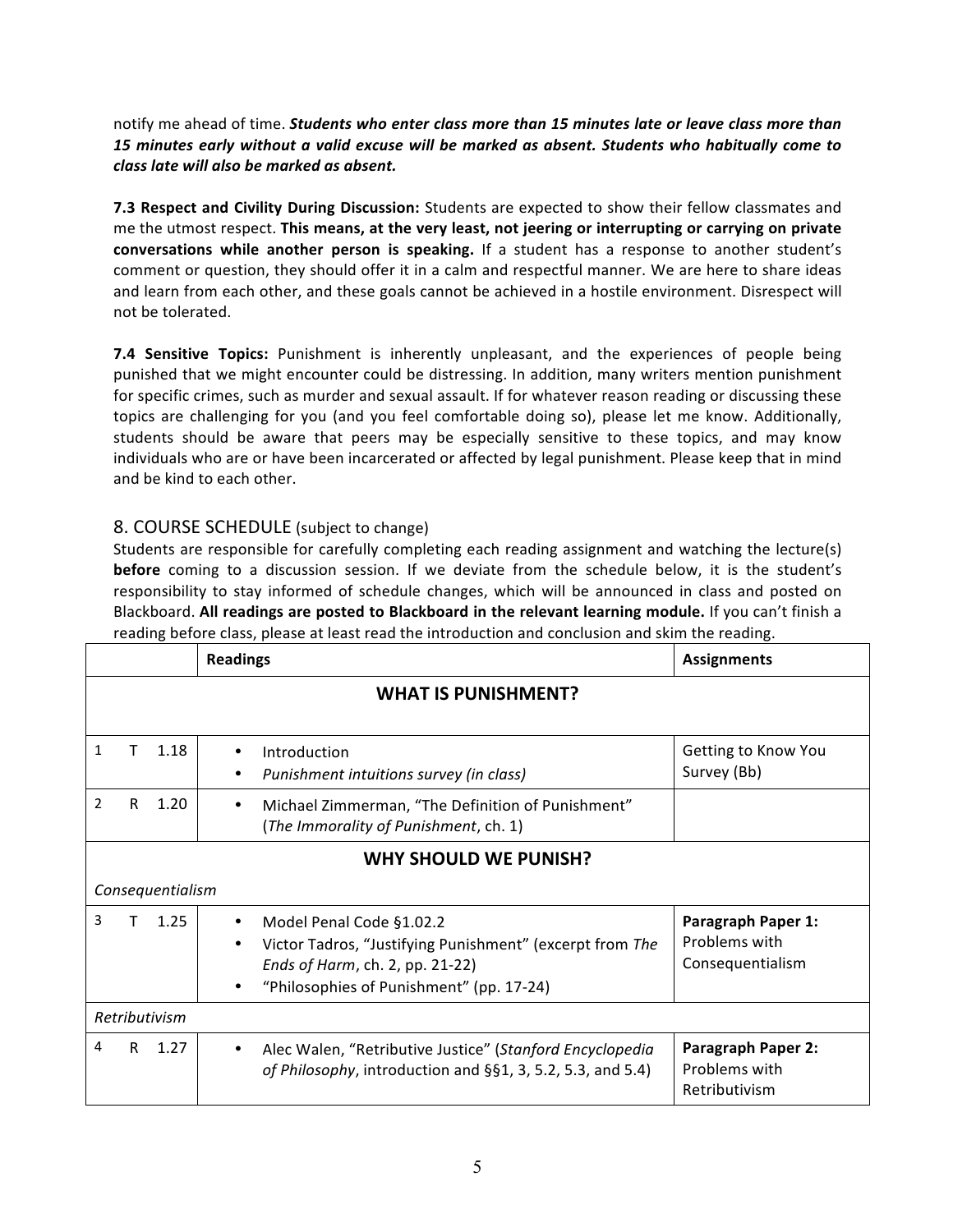| <b>Mixed Theories</b> |              |                    |                                                                                                                                                                                                                                                                                                                                                          |                                                                                     |  |
|-----------------------|--------------|--------------------|----------------------------------------------------------------------------------------------------------------------------------------------------------------------------------------------------------------------------------------------------------------------------------------------------------------------------------------------------------|-------------------------------------------------------------------------------------|--|
| 5                     | Τ            | 2.1                | Thom Brooks, "Rawls, Hart, and the Mixed Theory"<br>$\bullet$<br>(excerpts from Punishment, ch. 5, pp. 89-93, 96-100)                                                                                                                                                                                                                                    |                                                                                     |  |
| 6                     | R            | 2.3                | <b>NO CLASS: PPE Conference</b><br>$\bullet$                                                                                                                                                                                                                                                                                                             |                                                                                     |  |
|                       | S            | 2.6                |                                                                                                                                                                                                                                                                                                                                                          | Short Essay 1 due by<br>11:59pm                                                     |  |
|                       |              |                    | <b>HOW SHOULD WE PUNISH?</b>                                                                                                                                                                                                                                                                                                                             |                                                                                     |  |
|                       |              |                    | Prison: Criminalization and Sentencing                                                                                                                                                                                                                                                                                                                   |                                                                                     |  |
| 7                     | т            | 2.8                | Model Penal Code §1.02.1<br>Eric Blumenson, "Two Moral Mistakes in the American<br>Criminal Justice System" (pp. 12-14)<br>Richard Lippke, "Imprisonable Offenses" (Rethinking<br>Imprisonment, ch. 3, pp. 63-79)                                                                                                                                        | Policy Brief 1: Offenses<br>Punished with Prison                                    |  |
| 8                     | R            | 2.10               | Jennifer Lackey, "Punishment and Transformation" (pp.<br>$\bullet$<br>1-17; just skim pp. 4-5)                                                                                                                                                                                                                                                           | <b>Policy Brief 2: Sentencing</b><br>Lengths (including types<br>of life sentences) |  |
| 9                     | т            | 2.15               | Ekow Yankah, "Punishing Them All: How Criminal Justice<br>$\bullet$<br>Should Account for Mass Incarceration"                                                                                                                                                                                                                                            | Policy Brief 3: Sentencing<br>Disparities in Race and<br>Class                      |  |
|                       |              | $W$ 2.16           |                                                                                                                                                                                                                                                                                                                                                          | Short Essay 2 due by<br>11:59pm                                                     |  |
|                       |              | Prison: Conditions |                                                                                                                                                                                                                                                                                                                                                          |                                                                                     |  |
| 10                    | $\mathsf{R}$ | 2.17               | Kyle Fritz, "Retributivism and the Black Box of Prisons"<br>$\bullet$                                                                                                                                                                                                                                                                                    |                                                                                     |  |
| 11                    | Τ            | 2.22               | Jessica Wolfendale, "Prison as a Torturous Institution"<br>$\bullet$<br>YouTube video, "Prisoners Reveal Inhumane Conditions<br>Inside Mississippi Prisons" (13:39)                                                                                                                                                                                      | Policy Brief 4: Prison<br>Conditions                                                |  |
| 12                    | R            | 2.24               | Federica Coppola, "Humanizing Prison Through Social<br>Neuroscience: From the Abolition of Solitary<br>Confinement to the Pursuit of Social Rehabilitation" (The<br>Routledge Handbook of the Philosophy and Science of<br>Punishment, ch. 16, pp. 187-200)<br>YouTube video, "How Norway's Prisons are Different<br>$\bullet$<br>From America's" (9:12) | Policy Brief 5: Solitary<br>Confinement/<br>Scandinavian Prison<br>Conditions       |  |
| 13                    | т            | 3.1                | Patrick Alexander and Otis Pickett, "The Prison-to-College<br>$\bullet$<br>Pipeline Program: An Ethical, Education-Based Response<br>to Mass Incarceration in Mississippi"<br>Guest: Dr. Patrick Alexander, co-founder of The Prison-<br>$\bullet$<br>to-College Pipeline Program                                                                        | <b>Paragraph Paper 3:</b><br>Questions for Dr.<br>Alexander                         |  |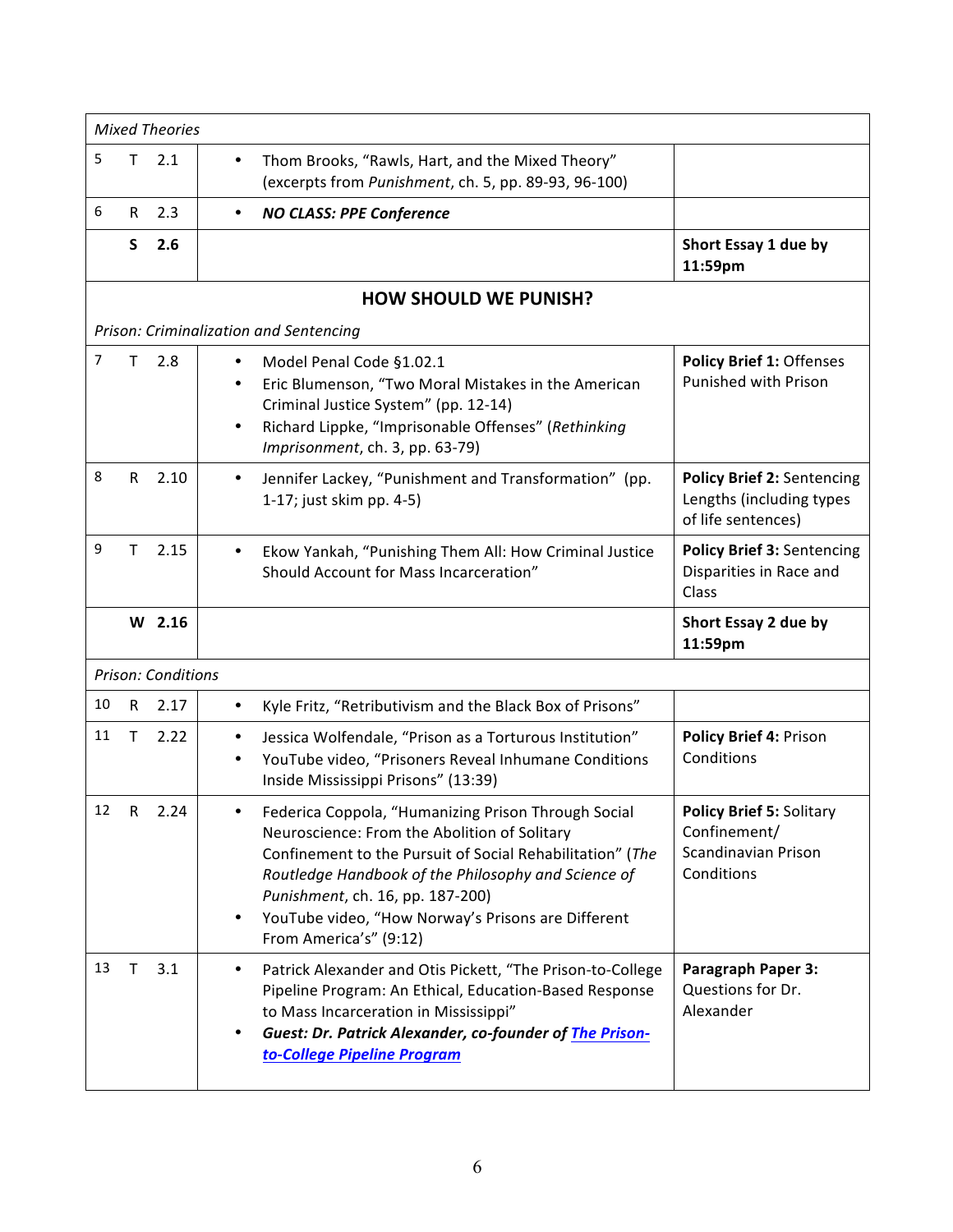| Prison: Privatization and Labor |              |                         |                                                                                                                                                                                                                                                                                                             |                                                                               |
|---------------------------------|--------------|-------------------------|-------------------------------------------------------------------------------------------------------------------------------------------------------------------------------------------------------------------------------------------------------------------------------------------------------------|-------------------------------------------------------------------------------|
| 14                              | R            | 3.3                     | Richard Lippke, "Prison Labor: Its Control, Facilitations,<br>٠<br>and Terms"                                                                                                                                                                                                                               | Policy Brief 6: Prison<br>Labor                                               |
| 15                              | Т            | 3.8                     | Chris Surprenant, "Policing and Punishment for Profit"<br>$\bullet$                                                                                                                                                                                                                                         | <b>Policy Brief 7: Private</b><br>Prisons                                     |
|                                 |              | <b>Prison Abolition</b> |                                                                                                                                                                                                                                                                                                             |                                                                               |
| 16                              | R            | 3.10                    | Angela Davis and Tony Platt, "Interview With Angela<br>$\bullet$<br>Davis" (pp. 50-53)<br>Faye Knopp et al., Instead of Prisons: A Handbook for<br>$\bullet$<br>Abolitionists ("Time to Begin" (ch. 1-just skim "Voices of<br>Abolition" at start), "Diminishing/Dismantling the Prison<br>System" (ch. 3)) | Policy Brief 8: Prison<br>Abolition and<br>Alternatives to Prison             |
|                                 | F.           | 3.11                    |                                                                                                                                                                                                                                                                                                             | Short Essay 3 due by<br>11:59pm                                               |
| <b>Fines</b>                    |              |                         |                                                                                                                                                                                                                                                                                                             |                                                                               |
| 17                              | т            | 3.22                    | Lina Eriksson and Robert Goodin, "The Measuring Rod of<br>$\bullet$<br>Time: The Example of Swedish Day-fines"                                                                                                                                                                                              | Policy Brief 9: Fines                                                         |
|                                 |              | Corporal Punishment     |                                                                                                                                                                                                                                                                                                             |                                                                               |
| 18                              | $\mathsf{R}$ | 3.24                    | Ole Martin Moen, "Judicial Corporal Punishment"                                                                                                                                                                                                                                                             | Policy Brief 10: Corporal<br>Punishment                                       |
|                                 |              | Capital Punishment      |                                                                                                                                                                                                                                                                                                             |                                                                               |
| 19                              | т            | 3.29                    | Louis Pojman, "In Defense of the Death Penalty"<br>٠<br>Stephen Nathanson, "How (Not) to Think About the<br>Death Penalty"                                                                                                                                                                                  | Policy Brief 11: Capital<br>Punishment                                        |
| 20                              | $\mathsf R$  | 3.31                    | Michael Cholbi and Alex Madva, "Can Capital Punishment<br>$\bullet$<br>Survive if Black Lives Matter?" (The Movement for Black<br>Lives: Philosophical Perspectives, ch. 9)<br><b>Guest: Colleen Cunningham, Campaign Strategist for</b><br><b>Equal Justice USA</b>                                        | Paragraph Paper 4:<br><b>Questions for Colleen</b><br>Cunningham              |
|                                 | S.           | 4.3                     |                                                                                                                                                                                                                                                                                                             | Short Essay 4 due by<br>11:59pm                                               |
| Post Punishment                 |              |                         |                                                                                                                                                                                                                                                                                                             |                                                                               |
| 21                              | т            | 4.5                     | Zachary Hoskins, "Ex-Offender Restrictions"<br>$\bullet$                                                                                                                                                                                                                                                    | Policy Brief 12: Ex-<br><b>Offender Restrictions</b>                          |
| 22                              | $\mathsf{R}$ | 4.7                     | Richard Lippke, "Punishment Drift: The Spread of Penal<br>$\bullet$<br>Harm and What We Should Do About It"                                                                                                                                                                                                 | Policy Brief 13: Harms of<br><b>Punishment to Families</b><br>and Communities |